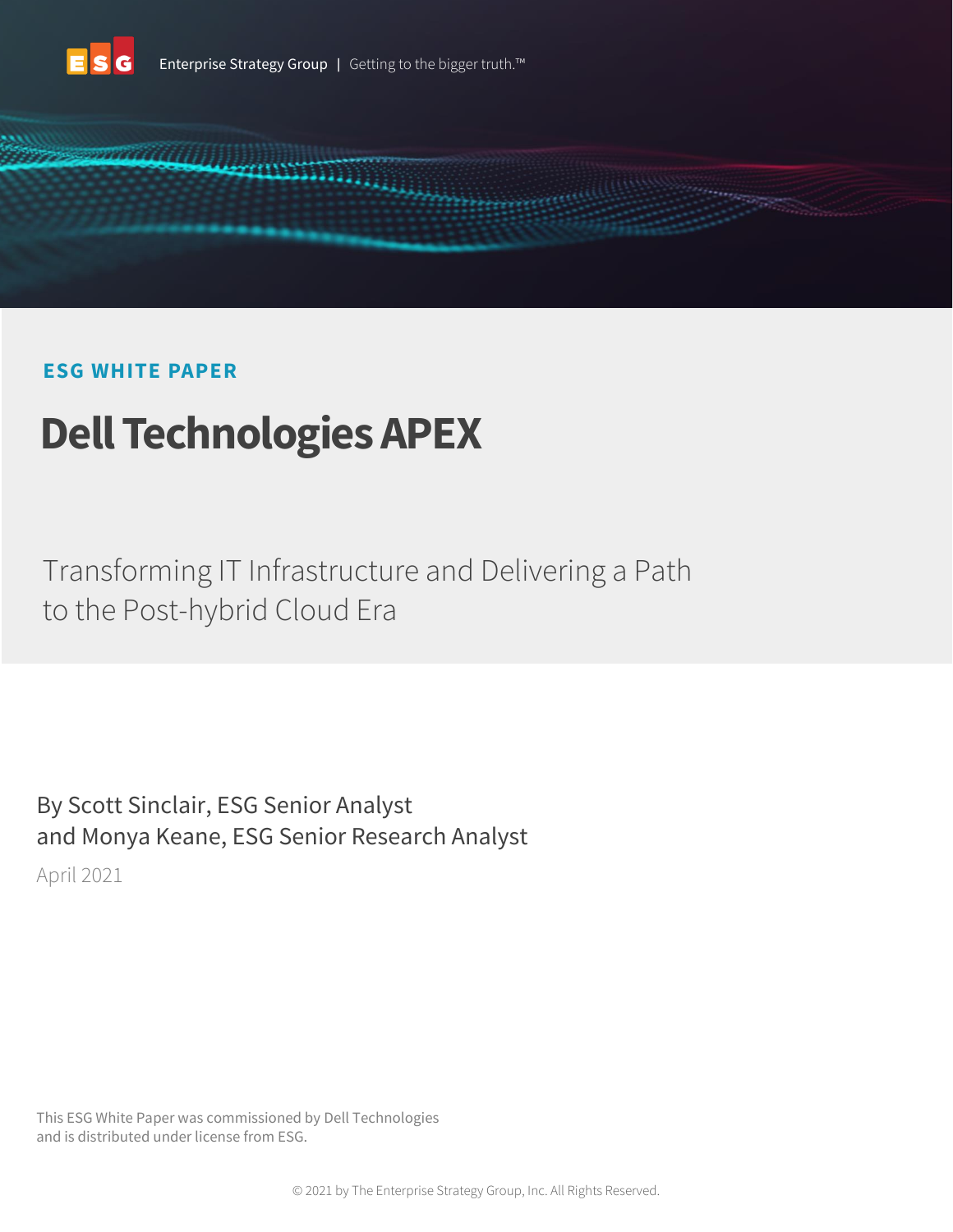# **Contents**

| $\label{lem:1} \mbox{Introduction} \,\, \ldots \,\, \ldots \,\, \ldots \,\, \ldots \,\, \ldots \,\, \ldots \,\, \ldots \,\, \ldots \,\, \ldots \,\, \ldots \,\, \ldots \,\, \ldots \,\, \ldots \,\, \ldots \,\, \ldots \,\, \ldots \,\, \ldots \,\, \ldots \,\, \ldots \,\, \ldots \,\, \ldots \,\, \ldots \,\, \ldots \,\, \ldots \,\, \ldots \,\, \ldots \,\, \ldots \,\, \ldots \,\, \ldots \,\, \ldots \,\, \ldots \,\, \ldots \,\, \ldots \,\, \ldots \,\,$ |  |
|------------------------------------------------------------------------------------------------------------------------------------------------------------------------------------------------------------------------------------------------------------------------------------------------------------------------------------------------------------------------------------------------------------------------------------------------------------------|--|
|                                                                                                                                                                                                                                                                                                                                                                                                                                                                  |  |
|                                                                                                                                                                                                                                                                                                                                                                                                                                                                  |  |
|                                                                                                                                                                                                                                                                                                                                                                                                                                                                  |  |
|                                                                                                                                                                                                                                                                                                                                                                                                                                                                  |  |
|                                                                                                                                                                                                                                                                                                                                                                                                                                                                  |  |
|                                                                                                                                                                                                                                                                                                                                                                                                                                                                  |  |
|                                                                                                                                                                                                                                                                                                                                                                                                                                                                  |  |
|                                                                                                                                                                                                                                                                                                                                                                                                                                                                  |  |
|                                                                                                                                                                                                                                                                                                                                                                                                                                                                  |  |
|                                                                                                                                                                                                                                                                                                                                                                                                                                                                  |  |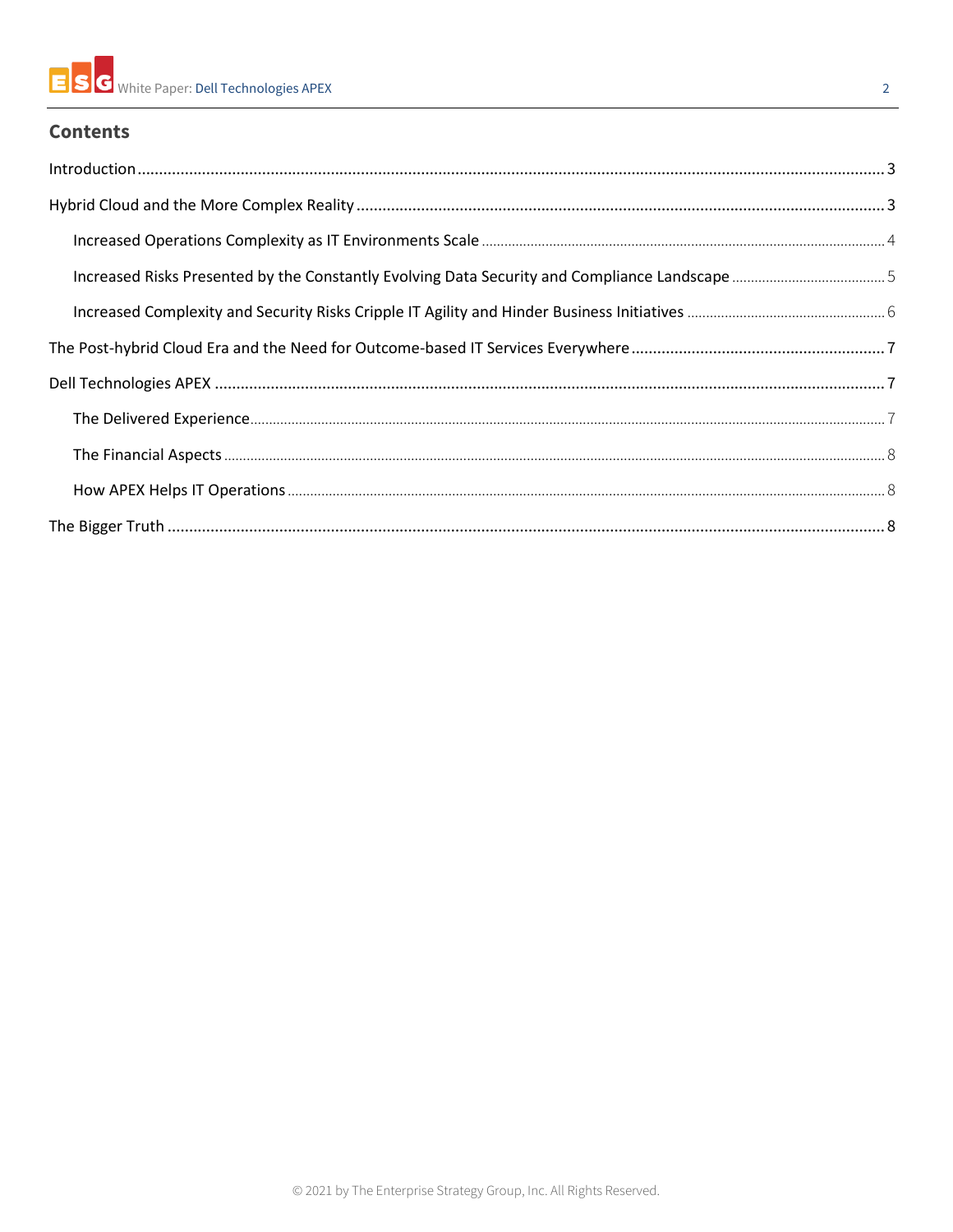# <span id="page-2-0"></span>**Introduction**

The roles of data and technology have evolved within modern businesses, moving from business necessities/cost centers to business enablers, and now to full-fledged business creators. These days, IT must be prepared to delight their internal and external stakeholders. This is no longer about just meeting expectations related to a particular project; it is about creating a superior employee/customer/developer experience that leads to greater efficiency and higher levels of engagement by all.

To do that, however, IT leaders are often required to cobble together disparate pieces into larger hybrid or multi-cloud solutions. This approach needs to change. It is not advantageous to manage a precarious collection of disparate, disaggregated technical silos. A rat's nest of technology introduces risk and can be too complex for IT staff to completely understand.

While valuable, the concept of "hybrid cloud" has become too simplistic. It does not describe, let alone address, the disaggregated, multi-cloud, multi-data center, multi-edge world of modern IT. Today's dispersed infrastructures face increased challenges, which often hinder and can even cripple business operations and success, including:

- Mounting operational complexity as IT environments scale.
- The constantly evolving data security and compliance landscape, which increases pressure on IT and adds risk to the business.
- Crippling IT agility that hinders business initiatives as complexity increases.

It is time for IT and business leaders to ask the question, "If IT environments continue to become more dispersed and disaggregated, then what comes after hybrid cloud, or even after multi-cloud?" Businesses need IT solutions that can deliver predictable, valuable outcomes across sites, with the ability to:

- Consolidate and simplify IT operations, planning, and monitoring across sites to substantially reduce the personnel burden and improve visibility and transparency of usage and costs.
- Leverage natively embedded security and compliance to substantially reduce business risk.
- Increase IT's agility to meet business needs and accelerate operations.

[Dell Technologies](https://www.delltechnologies.com/en-us/index.htm) is strongly positioned to address these challenges. Its APEX offering represents the start of a path to the post-hybrid cloud future that businesses so desperately require.

# <span id="page-2-1"></span>**Hybrid Cloud and the More Complex Reality**

The idea of a hybrid cloud—specifically, one data center combined with infrastructure from a single public cloud provider is a myth for many businesses. Nearly every IT organization is operating with exceptions to that hybrid cloud archetype. According to ESG research, 78% of the IT organizations surveyed currently leverage public cloud infrastructure services, 68% expect to increase their investment in public cloud infrastructure services in 2021, and 78% of them already leverage multiple cloud providers.<sup>1</sup>



The use of more than one cloud provider is increasingly deliberate—51% of multiple cloud users report leveraging various providers in a meaningful way rather

<sup>&</sup>lt;sup>1</sup> Source: ESG Master Survey Results, [2021 Technology Spending Intentions Survey](https://research.esg-global.com/reportaction/MSR2021SpendingIntentionsDec2020/Toc), December 2020.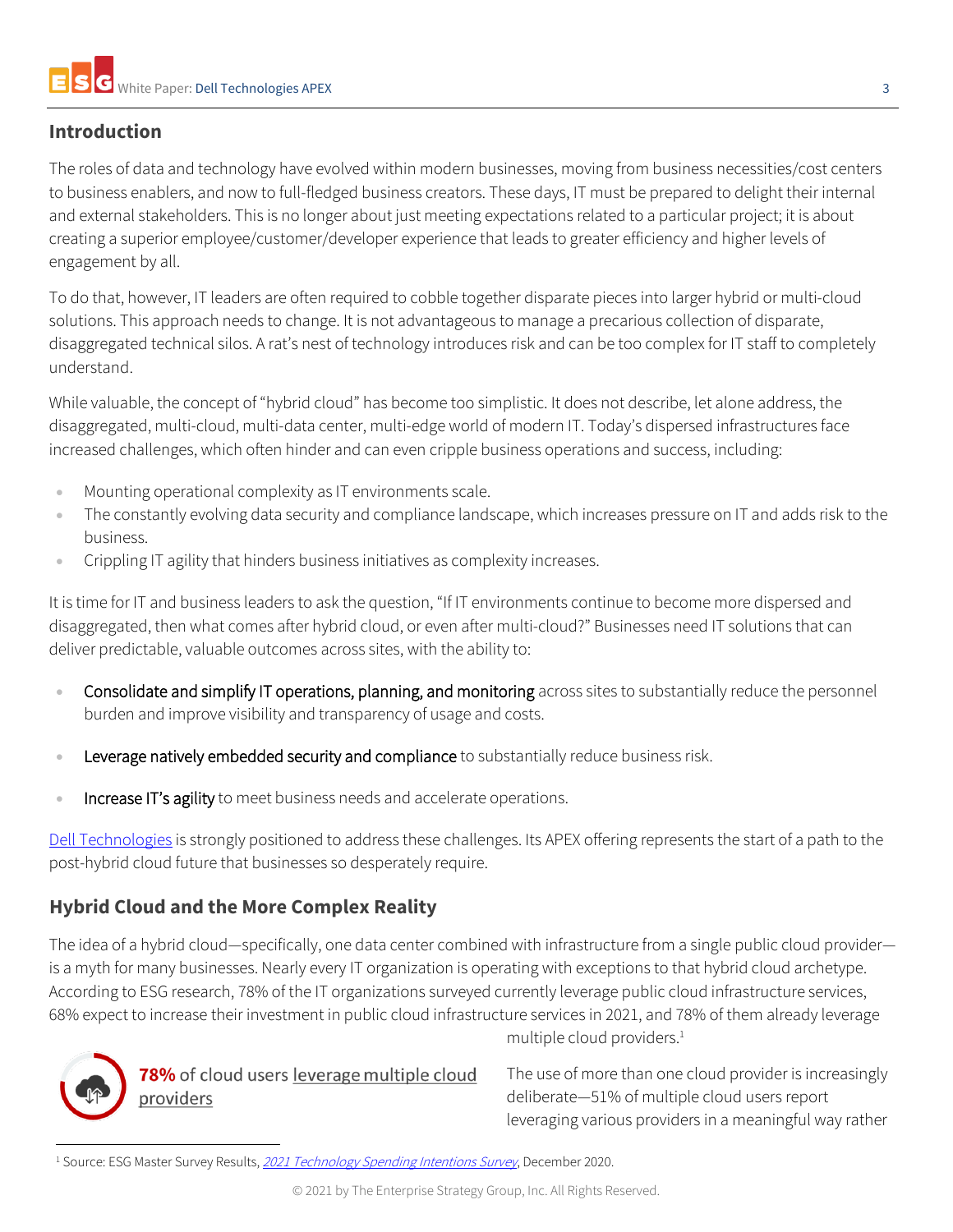than working predominantly with only one.<sup>2</sup> That percentage has increased substantially from 2019, when only 22% of respondents identified that their cloud spending was relatively evenly split across multiple providers.<sup>3</sup>

On-premises investments continue to grow as well:

- 46% of survey respondents expect to increase their data center-related spending in 2021, with 43% expecting to maintain current spending levels.<sup>4</sup>
- 56% of surveyed storage decision makers expect their on-premises data to grow at a rate of 21% or more over the next three years, with 25% expecting their on-premises data growth rate to exceed 50%. When compared with expected growth rates for public cloud infrastructure services (IaaS/PaaS), the rates are about the same: 61% of respondents expect their data to grow at a rate of 21% or more, and 23% expect their cloud infrastructure data growth rate to exceed 50%.<sup>5</sup>

As environments scale, organizations desire the agility of cloud services to accelerate initiatives, but they also need the visibility, control, security, and compliance adherence provided by their existing data center technologies. Too often businesses are forced to make a choice between agility and control when it comes to application deployment in traditional hybrid cloud environments. The result has been increased complexity, hindered agility, and added risk related to keeping

pace with business demands, including data security and compliance. IT needs more than what traditional hybrid clouds offer. It needs agility everywhere, not just in the cloud.

#### <span id="page-3-0"></span>Increased Operations Complexity as IT Environments Scale

The huge increase in IT scale alone can cripple operations and drive up costs. Every IT system, software, and service touts itself as being easy to use, yet complexity continues to mount, in part due to the assortment of components, locations, and services that must be overseen. In a recent ESG research study, 75% of respondents said that IT is more complex than it was just two years ago, with 38% identifying higher data volumes as a top driver of that increased complexity and 29% identifying increases in the number and types of applications as a driver.<sup>6</sup> It appears that "compounded simplicity at scale" actually leads to increased complexity.

Adding cloud services to the mix is not the solution, as 29% of respondent organizations that leverage both on-premises data centers and public cloud providers see that setup as a driver of increased IT complexity. Other top complexity drivers include new data security and privacy regulations (cited by 38%), the need to incorporate emerging technologies such as AI and ML (28%), and increases in applications that leverage new architectures such as Kubernetes (28%).<sup>7</sup>

Of course, cost control is also imperative both on- and off-premises. Nearly a third (29%) of IT decision makers expect cost



75% say that IT is more complex than it was just two years ago

reduction to be a top-five business initiative that will drive the most technology spending in their organizations in 2021. And as for cloud costs, only 43% of cloud users believe the cost benefits they

56% of storage decision makers expect their on-premises data to grow at a rate of 21% or

more over the next three years.

<sup>&</sup>lt;sup>2</sup> Source: ESG Master Survey Results, [2021 Technology Spending Intentions Survey](https://research.esg-global.com/reportaction/MSR2021SpendingIntentionsDec2020/Toc), December 2020.

<sup>&</sup>lt;sup>3</sup> Source: ESG Master Survey Results, [2019 Technology Spending intentions Survey](https://research.esg-global.com/reportaction/2019technologyspendingintentionsmsr/Toc), March 2019.

<sup>&</sup>lt;sup>4</sup> Source: ESG Research Report, [2021 Technology Spending Intentions Survey](https://research.esg-global.com/reportaction/2021techspendingintentionsreport/Toc), January 2021.

<sup>&</sup>lt;sup>5</sup> Source: ESG Research Report, *[Data Storage Trends in an Increasingly Hybrid Cloud World](https://research.esg-global.com/reportaction/DataStorageTrendsMar2020/Toc)*, March 2020.

<sup>&</sup>lt;sup>6</sup> Source: ESG Research Report, [2021 Technology Spending Intentions Survey](https://research.esg-global.com/reportaction/2021techspendingintentionsreport/Toc), January 2021.

<sup>7</sup> Ibid.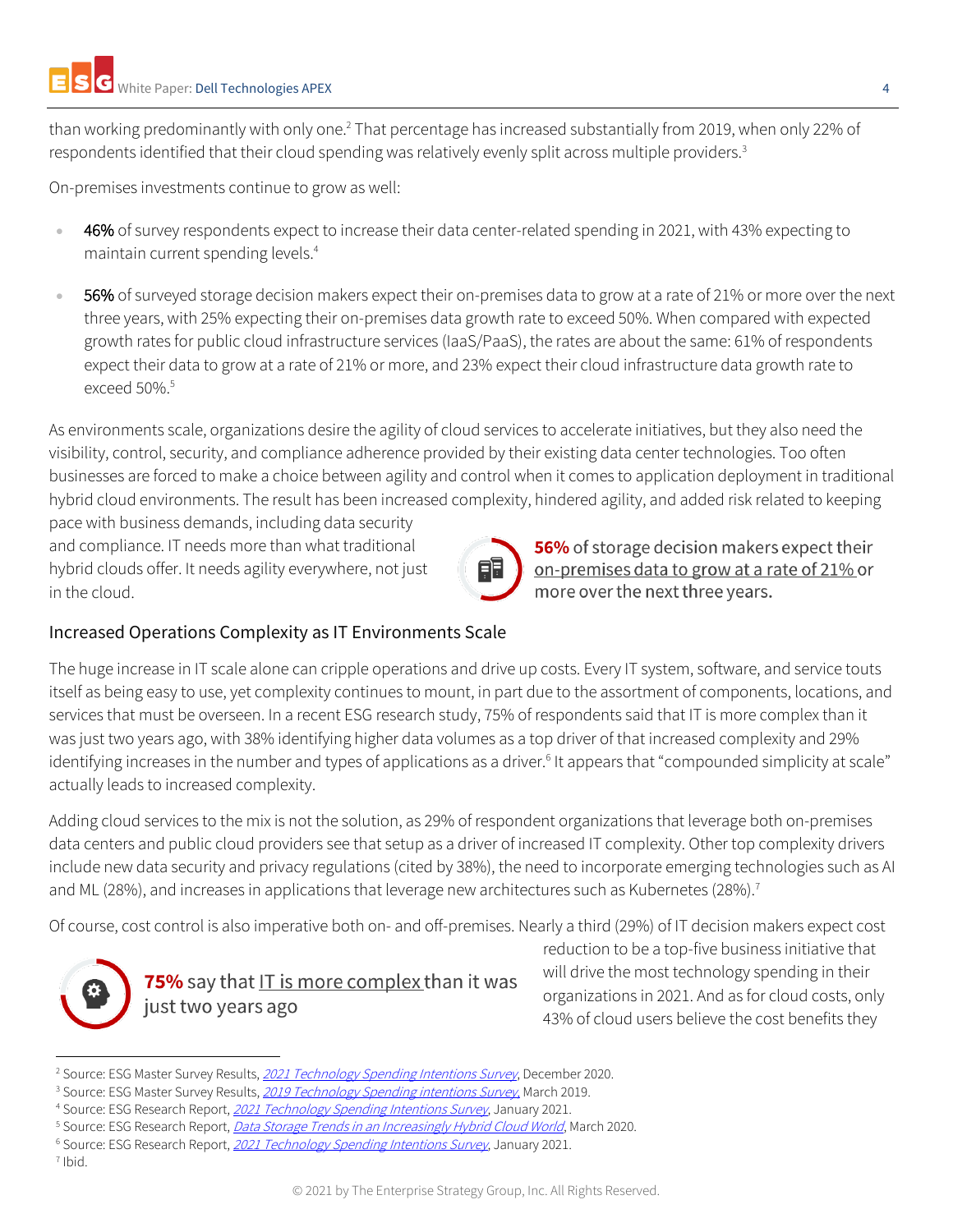receive by leveraging the cloud has exceeded their expectations, with the remaining 57% saying that their cloud costs have either met expectations or have been disappointing.<sup>8</sup>

The existing hybrid cloud IT model built with traditional systems and public cloud services has expanded the complexity burden for modern IT organizations at scale, adding cost and risk to IT and digital business initiatives.

## <span id="page-4-0"></span>Increased Risks Presented by the Constantly Evolving Data Security and Compliance Landscape

Data security is the most common reason companies bring workloads back on-premises. According to ESG research, 66% of IT decision makers expect their organizations to increase



47% of organizations reported seeing an <u>increase</u><br>in cyberattacks over the past year

spending on cybersecurity in 2021. 47% said that strengthening cybersecurity is one of the business initiatives that will drive the most technology spending for their organizations in 2021, and 27% identified regulatory compliance assurance as one of those initiatives driving the most technology spending for their organizations in 2021.<sup>9</sup>

In general, security and compliance are top priorities, and they should be. That prioritization is even more important given the shift to remote work. This year, 47% of organizations reported seeing an increase in cyber-attacks.<sup>10</sup>

#### **Figure 1. Concerns Limiting Public Cloud Adoption**





Source: Enterprise Strategy Group

<sup>9</sup> ibid.

<sup>8</sup> ibid.

<sup>&</sup>lt;sup>10</sup> Source: ESG Research Report, *[The Impact of the COVID-19 Pandemic on Remote Work, 2020 IT Spending, and Future Tech Strategies,](https://research.esg-global.com/reportaction/COVID-19Impact/Toc) June 2020.*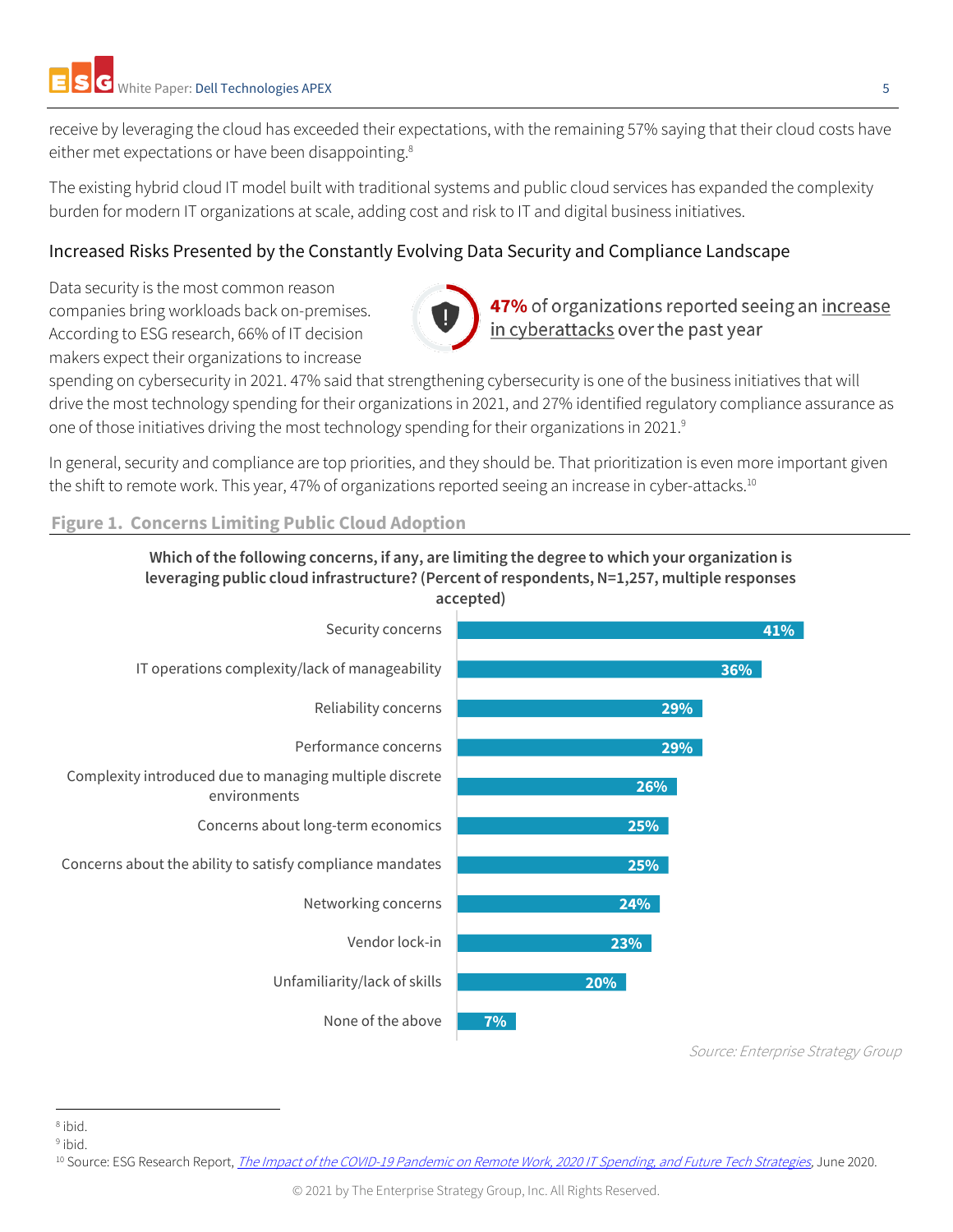Cybersecurity (41%) and compliance (25%) are among the top six concerns that limit public cloud usage. Off-premises public cloud services often do not align with strong data sovereignty rules. As Figure 1 shows, other concerns also come into play, including a lack of visibility/manageability (36%), reliability concerns (29%), and performance issues (29%). Interestingly, 93% of organizations selected at least one concern, with the average respondent selecting close to three concerns.<sup>11</sup> These findings suggest that traditional cloud services are not providing enough visibility, capability, security, and regulatory compliance to meet the actual needs of businesses today.

This essential need to ensure control, security, and compliance limits the business's ability to harness the agility advantages of public cloud services, often forcing their decision to leverage specific locations and dedicated infrastructure.

## <span id="page-5-0"></span>Increased Complexity and Security Risks Cripple IT Agility and Hinder Business Initiatives



**55%** of storage decision makers say their organization has moved at least one workload back from the public cloud to on-premises infrastructure Combined, these complexity and security challenges often lead to missteps that slow down IT projects, sometimes necessitating costly restarts. Fifty-five percent of surveyed storage decision makers say their

organization has moved at least one workload from a public cloud back to on-premises infrastructure. Their top reasons included data security issues (36%), cost (28%), regulatory compliance issues (26%), data recovery issues (25%), poor performance (25%), and an inability to meet elasticity expectations (25%). 12

As IT groups face extra pressure to leverage specific locations and dedicated infrastructure to ensure security and control, the burden on personnel resources increases. As organizations attempt to scale to meet these needs, they are also encountering costs related to retraining people and hiring new (often more expensive) experts. Modern IT organizations face increasingly problematic skill shortages in the areas of:

- Cybersecurity (reported by 48%).
- Cloud architecture and planning (36%).
- IT architecture and planning (34%).
- IT orchestration and automation (32%).<sup>13</sup>

Those findings support the conclusion that IT is too complex to "retrain everyone on everything." And attempting to solve this problem by continuing to try to hire new people is too difficult and expensive.

As for ongoing management and maintenance of the infrastructure, organizations are shifting away from hiring domain experts. Sixty-two percent of storage decision makers identified that the majority of hired positions in their organizations going forward will be IT generalists.<sup>14</sup>

As levels of domain expertise shrink across IT organizations, the need to automate and offload tasks to keep pace with business needs increases. Modern IT organizations need IT services that surpass those of traditional on-premises providers and those of traditional public cloud providers if they wish to compete and thrive.

<sup>&</sup>lt;sup>11</sup> Source: ESG Research Insights Paper, The Cloud Complexity Imperative, February 2020.

<sup>&</sup>lt;sup>12</sup> Source: ESG Research Report, *[Data Storage Trends in an Increasingly Hybrid Cloud World](https://research.esg-global.com/reportaction/DataStorageTrendsMar2020/Toc)*, March 2020.

<sup>&</sup>lt;sup>13</sup> Source: ESG Research Report, [2021 Technology Spending Intentions Survey](https://research.esg-global.com/reportaction/2021techspendingintentionsreport/Toc), January 2021.

<sup>&</sup>lt;sup>14</sup> Source: ESG Master Survey Results, [2019 Data Storage Trends](https://research.esg-global.com/reportaction/DataStorageTrendsMSR2019/Toc), November 2019.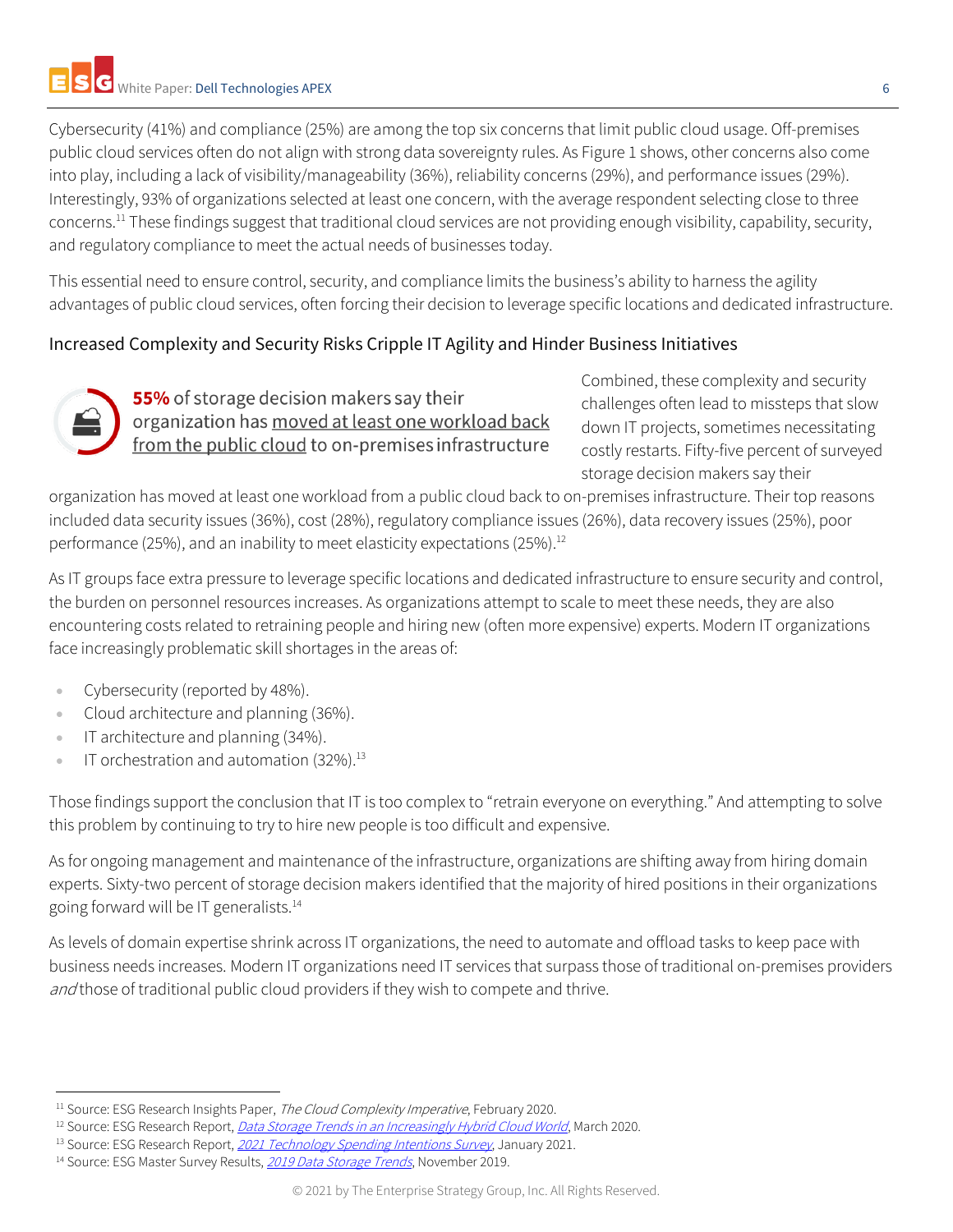## <span id="page-6-0"></span>**The Post-hybrid Cloud Era and the Need for Outcome-based IT Services Everywhere**

Hybrid cloud environments emerged in attempt to build a "best-of-both-worlds" solution. IT organizations can access the agility benefits of the cloud that the business wants, while still leveraging on-premises data center resources for security, compliance, and control of the business demands.

At scale, however, given the complexity of modern dispersed multi-cloud and multi-data center environments, even the value offered by hybrid cloud solutions is often not enough to address the added complexities, security concerns, and personnel shortages.

Fortunately, a solution is available. It starts with IT and business leaders ceasing to think of the cloud as a "place," considering it instead an operating model that can and should be deployed everywhere. IT needs a solution that delivers the flexibility, agility, and resource offload capabilities of a cloud service—and the security, transparency, and best-of-breed technology of an on-premises solution. It has to be able to be located anywhere, on-premises, in the cloud, or at the edge.

Modern businesses need outcome-based IT services. That new wave of capabilities will likely be what comes next after the hybrid cloud era.

## <span id="page-6-1"></span>**Dell Technologies APEX**

Dell Technologies APEX is a foundational IT services portfolio that delivers value today while also being potentially capable of serving as the outcome-based IT services offering that businesses also urgently need.

#### <span id="page-6-2"></span>The Delivered Experience

The Dell Technologies APEX managed portfolio of IT infrastructure services offers consumption-based (pay-as-you-use) economics. It is designed to deliver cloud-like agility on best-of-breed technology, with on-premises levels of performance, control, and transparency where it is needed most.

As part of the APEX experience, Dell offers the Dell Technologies APEX Console, which will deliver a unified experience to manage the entire cloud and as-a-service environment. From a single console, IT admins can manage, optimize, scale, or evolve their IT environment with the ability to:

- Scale the environment and add services.
- Deploy new workloads and solutions.
- Optimize performance and utilization.
- View and manage all their active subscriptions with Dell Technologies APEX.
- Discover and order new additional APEX services.

Dell Technologies APEX enables organizations to shift from focusing on systems to focusing on outcomes:

- For the technical side of the house, it helps IT to achieve better, more differentiated outcomes for any workload on the broadest infrastructure portfolio.
- For operations, it helps to streamline the data lifecycle, providing value-added services to realize a best-in-class experience.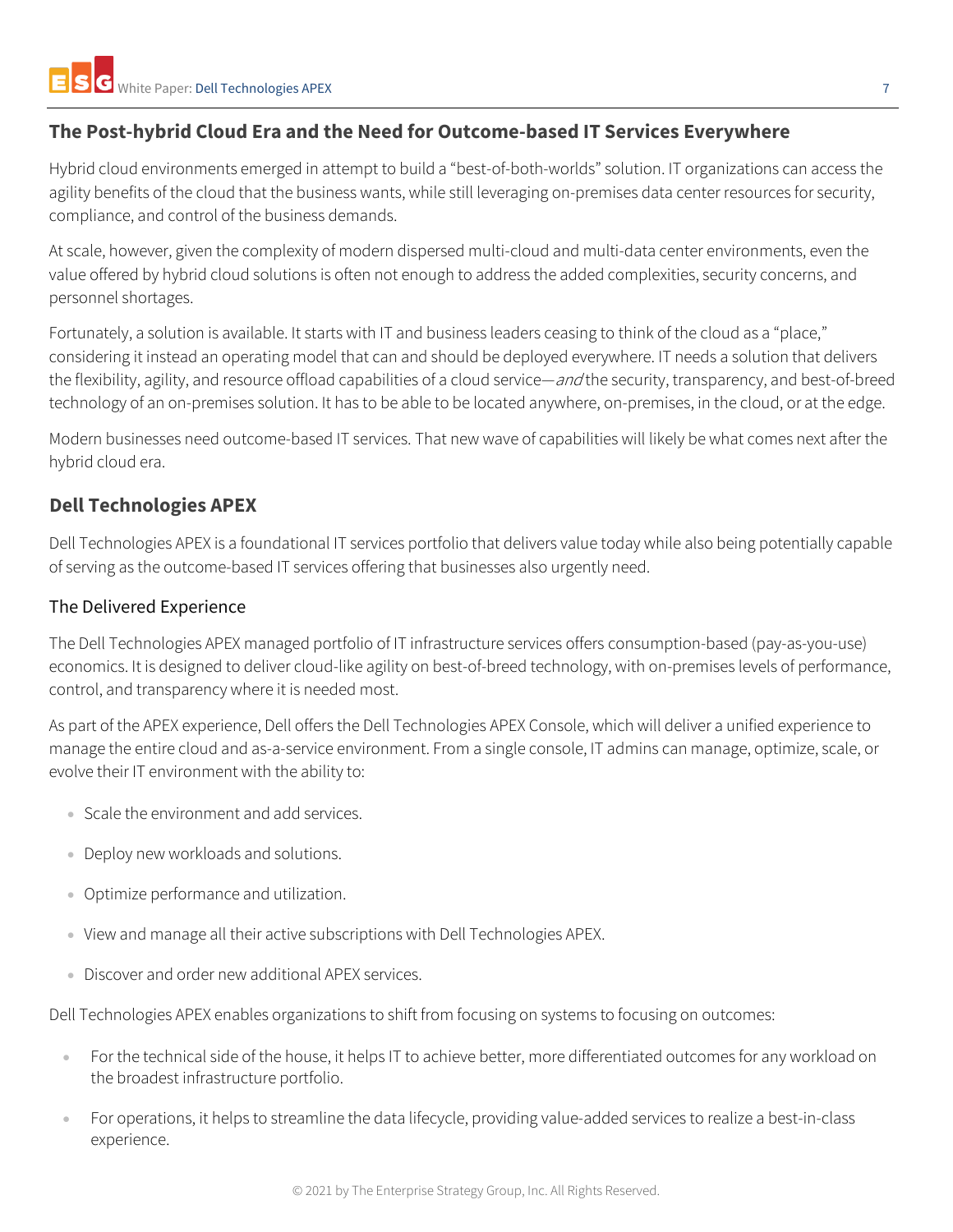• And in regard to consumption of the services, it helps organizations align their costs to business needs thanks to flexible payment options that fit any environment.

#### <span id="page-7-0"></span>The Financial Aspects

As mentioned, Dell APEX is a usage-based, flexible consumption solution. Here are some specifics:

- It allows IT to right-size capacity for workloads that shrink and grow over time.
- Dell Technologies measures and bills buffer capacity by average or actual usage.
- IT can decrease costs for the whole organization by committing to offering higher levels of service for longer terms.
- The offering encompasses asset recovery, deployment, and support services in one agreement.

#### <span id="page-7-1"></span>How APEX Helps IT Operations

The impact of Dell Technologies deploying capacity, managing the infrastructure, and updating the hardware liberates IT from having to monitor and plan capacity or perform other mundane tasks. The key high-level pillars of the Dell Technologies APEX strategy are simplicity, agility, and control:

- Simplicity of planning and managing, with infrastructure lifecycle management designed to be effortless using a selfservice console that helps deliver desired outcomes.
- Agility in meeting business needs, thanks to high-velocity operations that are optimized to save time and money with a transparent payment model that frees up capital and facilitates scaling up and down dynamically.
- Control to help ensure security and to meet compliance requirements. IT also has the control to locate infrastructure where it is most needed for optimal performance.

It would be hard to overstate Dell Technologies' credibility in this space. Notably, Dell Technologies has spent years establishing a long history of success with multiple consumption-based payment programs, which provides extra credibility to this offering. The Dell Technologies on Demand (DTOD) offerings, for example, serve as testimonials that Dell has been in the as-a-service business for quite some time. DTOD offerings are still available but as more customized versions if an organization wants something specific due to internal policies or wants to choose the technology used.

Dell Technologies already has storage-as-a-service and hybrid cloud offerings available, and they are among the first of many services Dell Technologies has planned for APEX.

## <span id="page-7-2"></span>**The Bigger Truth**

APEX represents an almost aspirational picture of the post-hybrid-cloud future that Dell foresees. Modern IT needs to look beyond hybrid cloud and even beyond multi-cloud.

The real future is having the IT services you need, where you need them, and when you need them—with the transparency and control you expect to minimize your business risk.